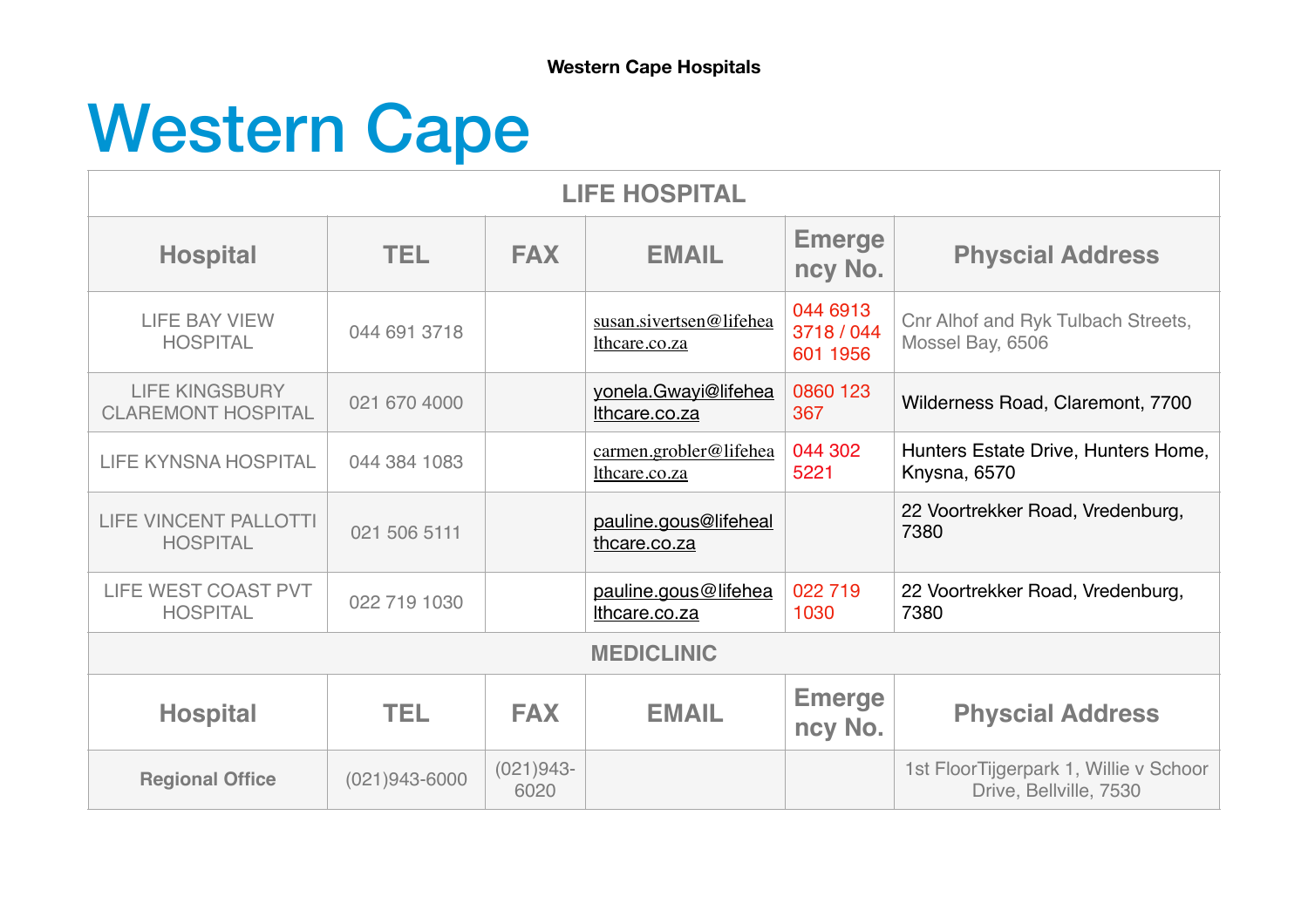## **Western Cape Hospitals**

| <b>Regional Office</b>            | $(021)888 - 8700$ | $(021)888 -$<br>8715 |                       | 43 Neutron Road Technopark<br>Stellenbosch, 7600                |
|-----------------------------------|-------------------|----------------------|-----------------------|-----------------------------------------------------------------|
| <b>Mediclinic Cape Town</b>       | $(021)464 - 5500$ | $(021)464 -$<br>5501 | $(021)464 - 5$<br>555 | 21 Hof Street, Oranjezicht, 8001                                |
| <b>Mediclinic Constantiaberg</b>  | $(021)799 - 2911$ | $(021)797 -$<br>1107 | $(021)799-2$<br>196   | Burnham Road, Plumstead, 7800                                   |
| <b>Mediclinic Durbanville</b>     | $(021)980 - 2100$ | $(021)975 -$<br>1880 | $(021)980 - 2$<br>126 | 45 Wellington Road, Durbanville,<br>7550                        |
| <b>Mediclinic Louis Leipoldt</b>  | $(021)957 - 6000$ | $(021)948 -$<br>7100 | $(021)949-3$<br>681   | Broadway Road, Bellville, 7530                                  |
| <b>Mediclinic Milnerton</b>       | $(021)529 - 9000$ | $(021)529 -$<br>9040 | $(021)529 - 9$<br>299 | <b>Cnr Racecourse &amp; Koeberg Road</b><br>Milnerton, 7441     |
| Mediclinic Panorama               | $(021)938 - 2111$ | $(021)938 -$<br>2146 | $(021)930-4$<br>180   | Rothschild Blvd Panorama Parow,<br>7500                         |
| <b>Mediclinic Cape Gate</b>       | $(021)983 - 5600$ |                      |                       | Cnr Tanner Street & Okavango Ave<br>Brackenfell, 7562           |
| <b>Mediclinic George</b>          | $(044)803 - 2000$ | $(044)874-$<br>0932  | $(044)874-6$<br>777   | <b>Cnr York Street &amp; Gloucester</b><br>Avenue, George, 6529 |
| <b>Mediclinic Plettenberg Bay</b> | $(044)501 - 5100$ | $(044)501 -$<br>5200 |                       | Muller Street, Plettenberg Bay, 6600                            |
| Mediclinic Geneva                 | $(044)803 - 2000$ | $(044)873-$<br>0464  |                       | 7 Varing Avenue, Dormehlsdrift,<br>George, 6529                 |
| <b>Mediclinic Hermanus</b>        | $(028)313 - 0168$ | $(028)313-$<br>0208  |                       | Ravenscroft Street, Hermanus, 7200                              |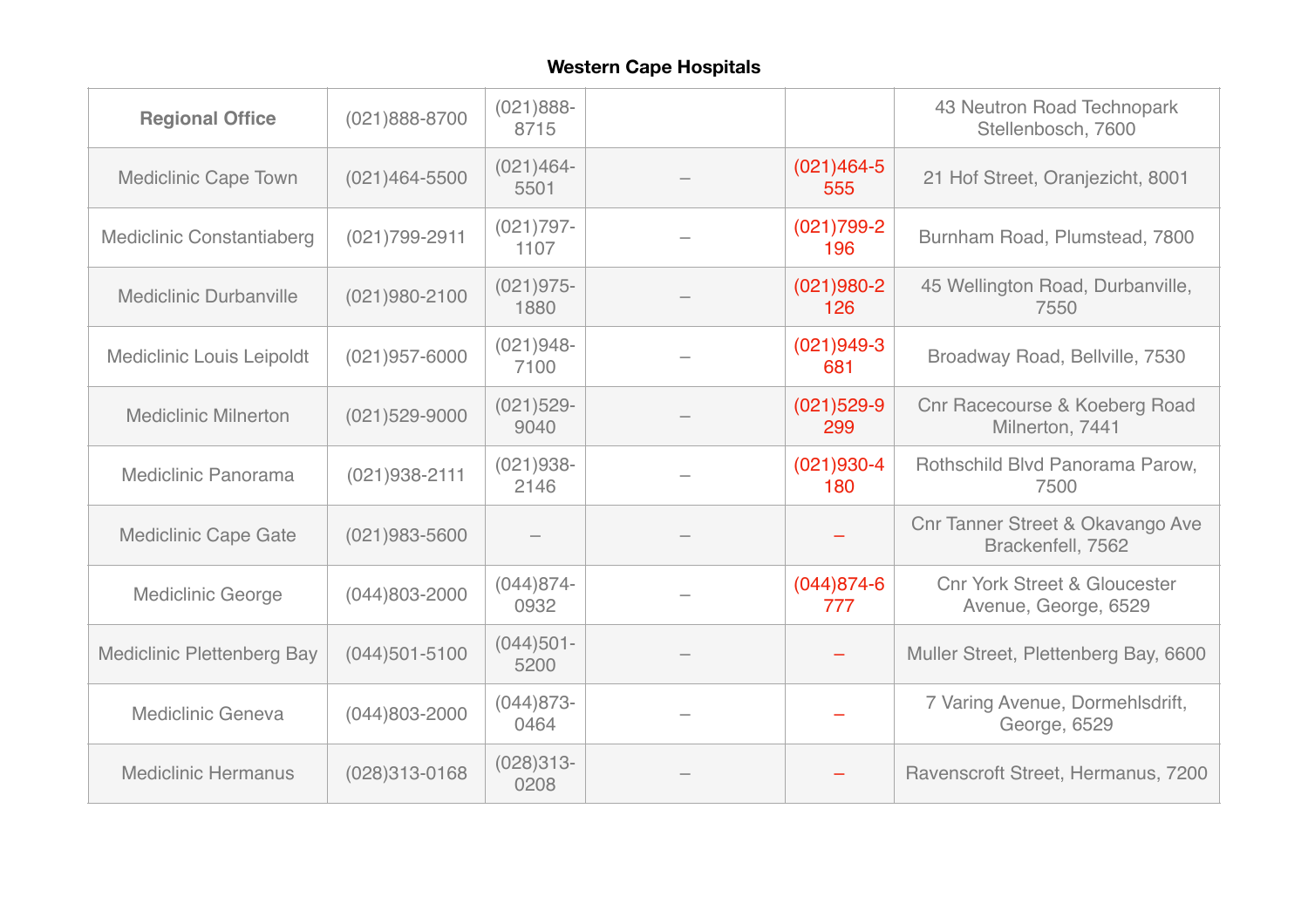## **Western Cape Hospitals**

| Mediclinic Klein Karoo                         | $(044)272 - 0111$               | $(044)272 -$<br>0110 |                                     |                                                | 185 Church Street, Oudtshoorn,<br>6625                           |  |  |
|------------------------------------------------|---------------------------------|----------------------|-------------------------------------|------------------------------------------------|------------------------------------------------------------------|--|--|
| <b>Mediclinic Paarl</b>                        | $(021)807 - 8000$               | $(021)807 -$<br>8100 |                                     |                                                | Berlyn Street, Noorder Paarl, 7646                               |  |  |
| Mediclinic Stellenbosch                        | $(021)861 - 2000$<br>Ext 6740/1 | $(021)883-$<br>8569  |                                     |                                                | Cnr Saffraan & Rokewood Avenue,<br>Stellenbosch, 7600            |  |  |
| Mediclinic Vergelegen                          | $(021)850 - 9000$               | $(021)850-$<br>9296  |                                     | $(021)851-3$<br>399<br>$(021)850 - 9$<br>087/8 | Main Road, Somerset West, 7130                                   |  |  |
| <b>Mediclinic Worcester</b>                    | $(023)348 - 1500$               | $(023)342 -$<br>7951 |                                     | $(023)348-1$<br>724                            | 67 Fairbairn Street, Worcester, 6850                             |  |  |
| <b>NETCARE</b>                                 |                                 |                      |                                     |                                                |                                                                  |  |  |
|                                                |                                 |                      |                                     |                                                |                                                                  |  |  |
| <b>Hospital</b>                                | <b>TEL</b>                      | <b>FAX</b>           | <b>EMAIL</b>                        | <b>Emerge</b><br>ncy No.                       | <b>Physcial Address</b>                                          |  |  |
| <b>Blaauwberg Community</b><br>Pharmacy        | $(021)554 - 0850$               | $(021)554-$<br>9076  | nicoleb@blaauwber.n<br>etcare.co.za |                                                | Waterville<br>Crescent, Sunningdale, Cape Town,<br>7441          |  |  |
| <b>City Park Hospital</b><br><b>Dispensary</b> | $(021)480 - 6114$               | $(021)424 -$<br>9067 | roshinak@cape.netca<br>re.co.za     |                                                | <b>City Park Medical Centre, 181</b><br>Longmarket St, CT, Wcape |  |  |
| <b>Kuilsrivier Pharmacy</b>                    | $(021)900 - 6048$               | $(021)900 -$<br>6047 | adellew@krh.netcare.<br>co.za       |                                                | 33 Van Riebeeck Road, Kuilsriver, W<br>Cape, 7580                |  |  |